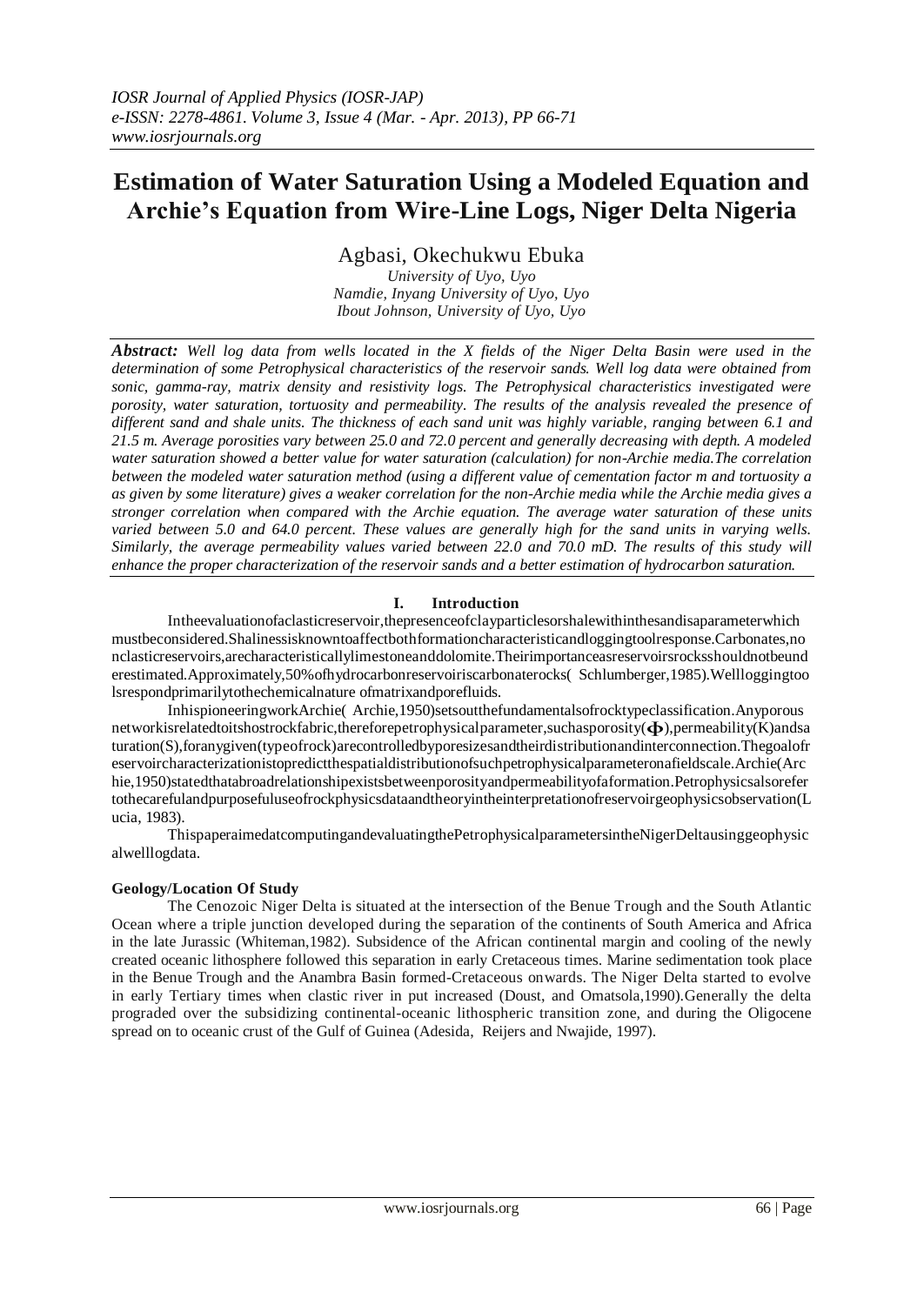

Stratigraphic succession, subsidence and progradational cycle model of Niger Delta (Nuhu 2009)

The weathering flanks of out-cropping continental basement sourced the sediments through the Benue-Niger drainage basin. The delta has since Paleocene times prograded a distance of more than 250km from the Benin and Calabar flanks to the present delta front (Evamy, Hammering,Kmoap and Rowlands, 1978). Thickness of sediments in the Niger Delta averages 12km covering a total area of about 140,000km<sup>2</sup>.

The Stratigraphic sequence of the Niger Delta comprises three broad lithostratigraphic units namely, (1) a continental shallow massive sand sequence – the *Benin Formation*, (2) a coastal marine sequence of alternating sands and shales–the *Agbada Formation* and (3) a basal marine shale unit-the *Akata Formation.*

The Akata Formation consists of clays and shales with minors and intercalations. The sediments were deposited in pro delta environments. The sand percentage here is generally less than 30%.

The Agbada Formation consists of alternating sand and shales representing sediments of the transitional environment comprising the lower delta plain (mangrove swamps, floodplain, and marsh) and the coastal barrier and fluviomarine realms. The sand percentage within the Agbada Formation varies from 30 to 70%, which results from the large number of depositional off lap cycles. A complete cycle generally consists of thin fossil ferrous transgressive marine sand, followed by an off lap sequence which commences with marine shale and continues with laminated fluviomarine sediments followed by barrier sand/or fluviatile sediments terminated by another transgression (Weber,1972 ;Ejedawe,1989).

The Benin Formation is characterized by high sand percentage  $(70 - 100\%)$  and forms the top player of the Niger Delta depositional sequence. The massive sands were deposited in continental environment comprising the fluvial realms (braided and meandering systems) of the upper delta plain.

## **II. Material And Method**

The data collected from the field in the Niger Delta is related geological data, routine core analysis (permeability, porosity, cementation exponent, saturation exponent) and well logging data, including gamma ray, resistivity, density and neutron logs which were collected and reviewed.

Well logging interpretation provides the output of log analysis in term of reservoir parameter. Quick look log interpretation is generally used in formation evaluation using well logs. This interpretation method provides the information which help geologists, geophysicists, reservoir engineers and drilling engineers in short time. Basically, it relies on overlays of logs, interpretation charts, or graphic methods such as cross plots to minimize methods requiring detailed calculation.

The interpretation can derive porosity, water saturation from available well logging data. The zones of reservoir can be identified by many parameters. The permeability is determined from permeability – porosity relationship from core analysis of the corresponding well.

Zone of reservoir is determined by gamma ray and resistivity logs. Make cross plot GR to separate shale and sand lines. Resistivity log is fundamental in formation evaluation because hydrocarbons do not conduct electricity. Therefore, the well logs are split into interval of porous and non-porous rock, permeable and non-permeable rock or shaly and clean sand rock.

The clean sands and sandstones are determined by GR log are low radioactive

because GR log records the abundance of the radioactive isotopes of thorium, uranium and potassium. They are usually concentrated in shales and less concentrated in sandstones, so high GR reading can be observed normally and can be used as regional marker because shale is deposited in wide area.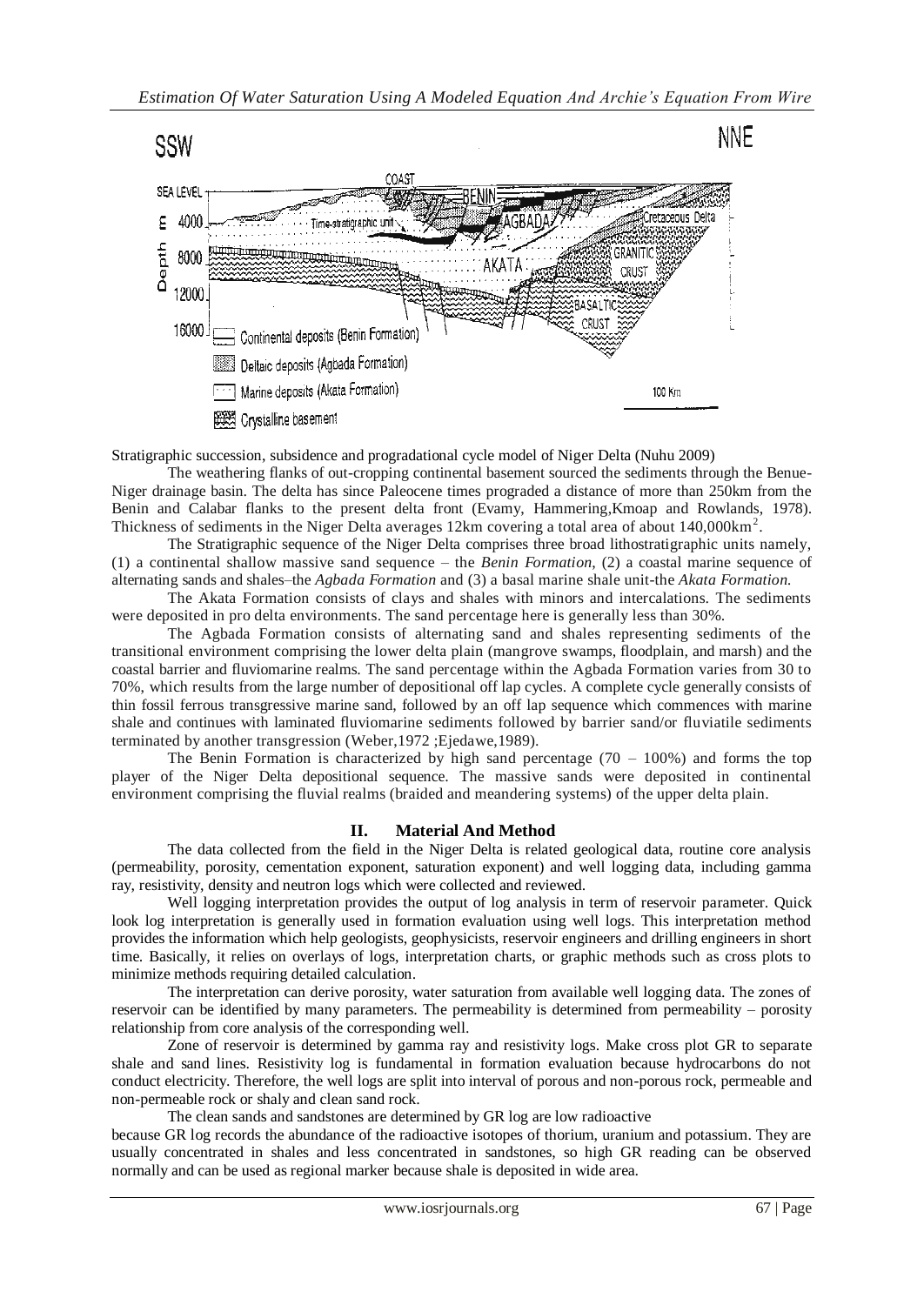Resistivity curve can indicate hydrocarbon in porous and permeable rock.

The sonic tool is selected to calculate the porosity in a good borehole condition. The Sonic log is used as porosity method, the equation to calculate the porosity based on the sonic log is as follows:

$$
\phi = \frac{\overline{V_p}}{V_b} = \frac{V_b - V_s}{V_b}
$$

Where  $\phi$  = fractional porosity

 $V_p$  = Pore Volume

 $V_b$  = Bulk Volume

 $V_s$  = Gain Volume

Formation factor can obtain  $R_w$ . When a given zone is water bearing that  $R_t$  reverts to the water bearing resistivity  $(R<sub>o</sub>)$ . Therefore, a number of water zones can be plotted

depth versus Rw from calculation

$$
F = \frac{R_o}{R_w}
$$

 $F =$  formation resistivity factor or simply formation factor  $R<sub>o</sub>$  = resistivity of rock when water saturation is 1 (100% saturated)  $R_w$  = resistivity of saturating water

$$
F=\frac{a}{\phi^m}
$$

 $\Phi$  = porosity

 $a =$  empirical constant (default = 1)

 $m =$  cementation exponent (default = 2)

For determination of water saturation of a clean sand formation we use the following equations

$$
S_w^{\ n} = \frac{R_o}{R_t}
$$

 $S_w$  = water saturation

 $R_t$  = resistivity of rock when Sw< 1

Combining the above equations gives Archie's equation, the most fundamental equation in well logging.

$$
S_w^{\ n} = \frac{aR_w}{R_t \phi^m} = \frac{FR_w}{R_t}
$$

Practical average Archie's Equation general equation for finding water saturation is

$$
S_w^{\ n} = \left[ \frac{0.62 \times R_w}{\phi^{2.15} \times R_t} \right]^{1/2}
$$

Using proper m relationship determines permeability in the reservoirs. In-situ porosity versus logarithm of permeability can be plotted, and the relationship can predict more accuracy and be divided by facies and/or formation.

$$
k = \frac{q\mu L}{A\Delta P}
$$

 $k =$  permeability of reservoir

#### **III. Result And Discussion**

The analysis of the wells, each of which is divided into three zones based on the porosity of each zone. In each zones of the wells, the formation of the wells was determined using the plot of Depth versus Gamma log. High gamma reading indicates shale formation while low gamma reading indicates sand formations.

Porosities within the field are observed general to decrease with depth. The estimated average porosity value ranges between 0.82 and 0.22, decreasing with depth. These low porosity values may be attributed to mainly grain size and sorting effects within the reservoir sands. (Pickett,1960; Beard, and Weyl, 1973 and Scherer, 1987). All the sand units investigated are confined within the Agbada Formation. The varying shale contents and the depths of burial may have contributed, though to a minor extent, to the decrease in porosity. The porosity values are however considered to be fairly good for hydrocarbon accumulation.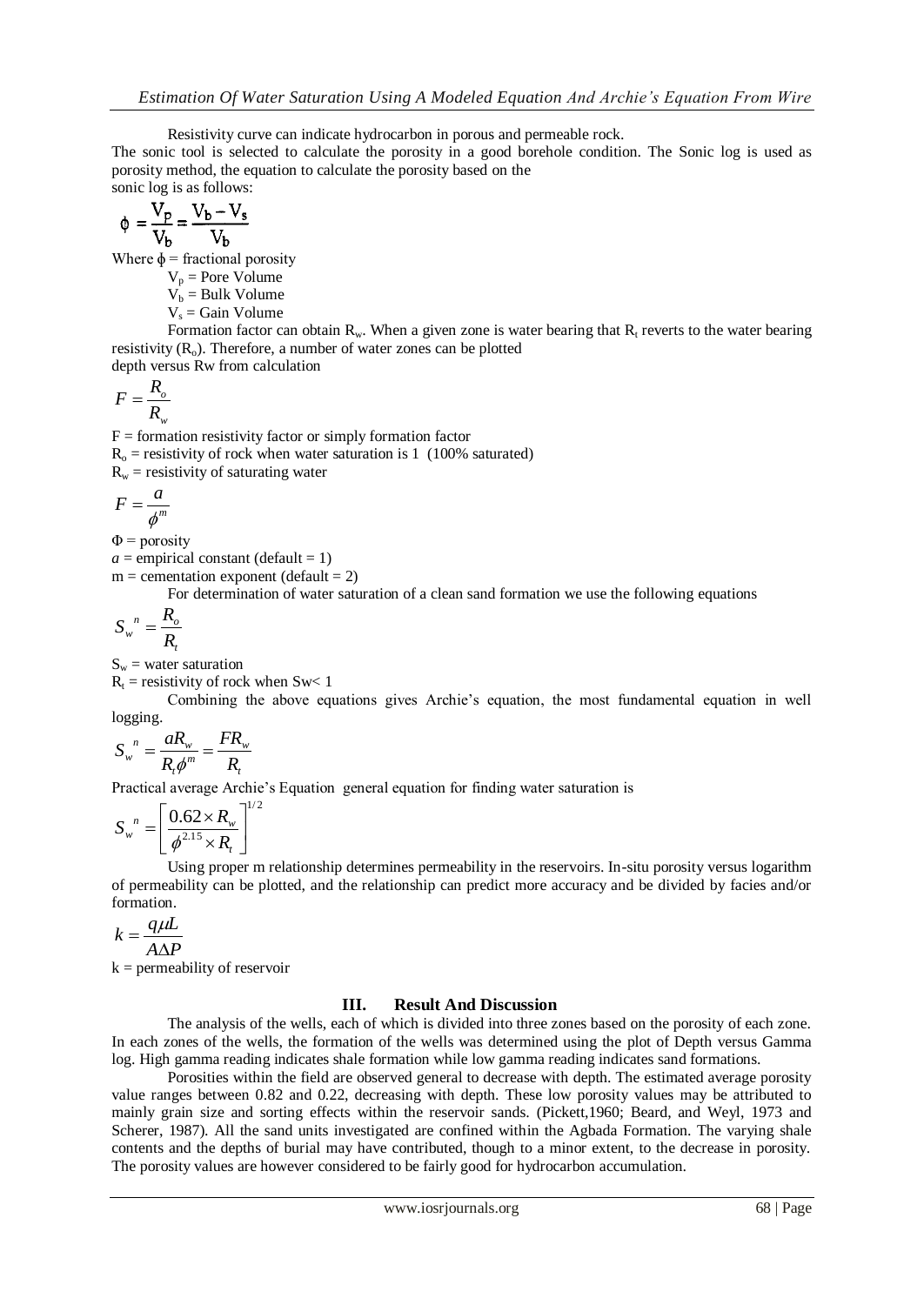Average water saturation of the sand units vary between 0.05 and 0.52 for cementation factor ( $m = 1.8$ ) and 0.05 and 0.64 for cementation factor ( $m = 2.0$ ). These average water saturation values are observed to increase with depth. The average permeability values for the values for the various sand units vary between 0.70 and 0.27, for  $m = 1.8$  and between 0.22 and 0.65, for  $m = 2.0$ . The thickness of the sand units is highly variable for both sand and shale formation. The sand thickness for well 1 is between 13 – 32ft, well 2 between 20ft, well 3 between 32 – 60ft, well 4 between 45 – 47 ft, well 5 between 50ft, well 6 between 18 – 39ft, well 7 between 20 – 50ft, well 8 between 60 – 80ft and well 9 between 26 – 100ft.

For Archie media the water saturation values for both the Archie and modeled equation, the correlation between both of them are strongly related having values of 0.99997 – 0.99999, while for non-Archie media they are less related having values of 0.99992 – 0.99995.

| Shale    | DEPTH (ft) SONIC ( $\mu s$ RT( $\Omega$ m) |        |        | $ GR(gAPI) \phi$  |      | $a, m = 1.8$ K |      | Sw   | Sh        | a, $m = 2$ K   |      | Sw   | <b>Sh</b> | %             |
|----------|--------------------------------------------|--------|--------|-------------------|------|----------------|------|------|-----------|----------------|------|------|-----------|---------------|
| Well 1.1 | 7550 - 758                                 | 109.11 | 1.91   | 143.75            | 0.40 | 2.08           | 0.42 | 0.14 | 0.86      | 2.50           | 0.42 | 0.16 | 0.84      | 9.66          |
| Well 1.2 | 7800.5 - 78                                | 108.17 | 2.61   | 130.40            | 0.39 | 2.12           | 0.41 | 0.15 | 0.85      | 2.57           | 0.41 | 0.16 | 0.84      | 10.09         |
| Well 1.3 | $10590 - 10$                               | 95.22  | 2.81   | 140.16            | 0.30 | 2.67           | 0.34 | 0.23 | 0.77      | 3.43           | 0.34 | 0.26 | 0.74      | 13.41         |
| Sand     | DEPTH (ft) SONIC ( $\mu$ s RT( $\Omega$ m) |        |        | $GR(gAPI)$ $\phi$ |      | a, $m = 1.8$ K |      | Sw   | <b>Sh</b> | a, $m = 2$ K   |      | Sw   | <b>Sh</b> | %             |
| Well 1.1 | 7628 - 7660                                | 119.03 | 32.11  | 53.77             | 0.48 | 1.81           | 0.47 | 0.11 | 0.89      | 2.11           | 0.47 | 0.12 |           | 0.88 7.750529 |
| Well 1.2 | 7848 - 788                                 | 102.84 | 11.28  | 52.03             | 0.35 | 2.30           | 0.38 | 0.17 | 0.83      | 2.83           | 0.38 | 0.19 |           | 0.81 11.00862 |
| Well 1.3 | $10607 - 10$                               | 85.39  | 22.18  | 31.20             | 0.22 | 3.45           | 0.27 | 0.37 | 0.63      | 4.72           | 0.27 | 0.44 |           | 0.56 17.45787 |
| Shale    | DEPTH (ft) SONIC ( $\mu s$ RT( $\Omega$ m) |        |        | $ GR(gAPI) \phi$  |      | $a, m = 1.8$ K |      | Sw   | <b>Sh</b> | $a, m = 2$   K |      | Sw   | <b>Sh</b> | %             |
| Well 2.1 | 5100-5148                                  | 123.29 | 2.00   | 88.91             | 0.51 | 1.74           | 0.49 | 0.10 | 0.90      | 2.00           | 0.42 | 0.12 | 0.88      | 15.33         |
| well 2.2 | 5255 - 529                                 | 114.77 | 3.05   | 87.32             | 0.44 | 1.92           | 0.45 | 0.12 | 0.88      | 2.26           | 0.37 | 0.14 | 0.86      | 17.78         |
| well 2.3 | 5860 - 592                                 | 104.83 | 2.70   | 89.09             | 0.37 | 2.23           | 0.39 | 0.16 | 0.84      | 2.72           | 0.32 | 0.20 | 0.80      | 22.38         |
| Sand     | DEPTH (ft) SONIC ( $\mu$ s RT( $\Omega$ m) |        |        | $GR(gAPI)$ $\phi$ |      | $a, m = 1.8$ K |      | Sw   | <b>Sh</b> | $a, m = 2$   K |      | Sw   | <b>Sh</b> | %             |
| Well 2.1 | 5032-5064                                  | 113.36 | 1.92   | 33.20             | 0.43 | 1.96           | 0.44 | 0.13 | 0.87      | 2.32           | 0.37 | 0.15 | 0.85      | 18.37         |
| well 2.2 | 5205 - 5245                                | 110.66 | 250.56 | 32.52             | 0.41 | 2.03           | 0.43 | 0.13 | 0.87      | 2.43           | 0.35 | 0.16 | 0.84      | 19.50         |
| well 2.3 | 5670 - 573                                 | 94.57  | 1.76   | 26.81             | 0.29 | 2.68           | 0.33 | 0.23 | 0.77      | 3.42           | 0.26 | 0.29 | 0.71      | 27.97         |
|          |                                            |        |        |                   |      |                |      |      |           |                |      |      |           |               |
| Shale    | DEPTH (ft) SONIC ( $\mu$ s RT( $\Omega$ m) |        |        | $GR(gAPI)$ $\phi$ |      | $a, m = 1.8$ K |      | Sw   | Sh        | $a, m = 2$ K   |      | Sw   | <b>Sh</b> | %             |
| Well 3.1 | 4900 - 493                                 | 147.65 | 9.86   | 86.79             | 0.69 | 1.36           | 0.61 | 0.06 | 0.94      | 1.46           | 0.55 | 0.07 | 0.93      | 8.22          |
| well 3.2 | 7020 - 703                                 | 114.89 | 9.02   | 96.96             | 0.44 | 1.92           | 0.45 | 0.12 | 0.88      | 2.26           | 0.37 | 0.14 | 0.86      | 17.94         |
| well 3.3 | 7410 - 748                                 | 107.38 | 9.54   | 76.94             | 0.39 | 2.33           | 0.41 | 0.21 | 0.79      | 2.96           | 0.33 | 0.28 | 0.72      | 37.73         |
| Sand     | DEPTH (ft) SONIC ( $\mu s$ RT( $\Omega$ m) |        |        | $ GR(gAPI) \phi$  |      | a, $m = 1.8$ K |      | Sw   | Sh        | $a, m = 2$   K |      | Sw   | Sh        | %             |
| Well 3.1 | 4854.5 - 48                                | 123.91 | 115.79 | 37.95             | 0.51 | 1.71           | 0.50 | 0.10 | 0.90      | 1.96           | 0.42 | 0.11 | 0.89      | 14.50         |
| well 3.2 | $6653 - 670$                               | 106.92 | 63.69  | 38.39             | 0.39 | 2.31           | 0.40 | 0.19 | 0.81      | 2.89           | 0.33 | 0.24 | 0.76      | 28.21         |
| well 3.3 | 7320 - 740                                 | 106.77 | 34.82  | 36.73             | 0.38 | 2.21           | 0.40 | 0.16 | 0.84      | 2.70           | 0.33 | 0.20 | 0.80      | 23.31         |
|          |                                            |        |        |                   |      |                |      |      |           |                |      |      |           |               |

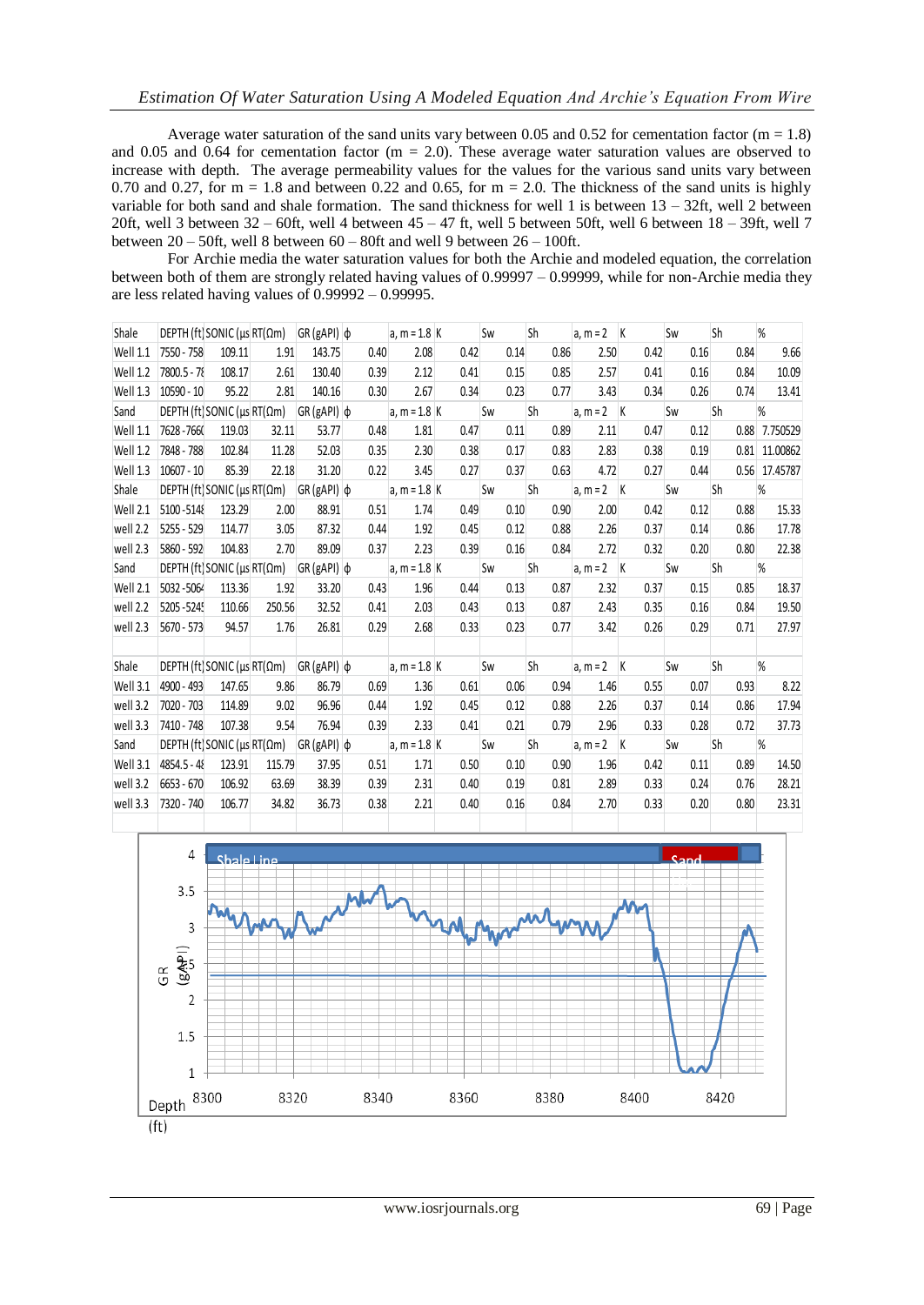

**IV. Conclusion**

Petrophysical analysis was carried out for all the identified hydrocarbon intervals, from the eight wells studied in the Niger Delta Fields using suites of geophysical well logs. From the analysis of the geological logs comprising gamma-ray and electrical resistivity, the total porosity in the hydrocarbon bearing zone was found to range from 25.0% to 75.0% and the water saturation range from 5.0 to 64.0%. Good well-to-well lithology correlation was established across the fields studied .The researcher found that the bulk of the hydrocarbon encountered in the Niger Delta basin was found to be within a depth range of  $2,050 - 11,620$ ft (624.84 – 3,541.78m) as compared to the values gotten by Falebita. 2003 (about 1,200 – 3,650m) and Aigbedion, I., 2007 (about 2,510 – 3,887m). The hydrocarbon reservoirs were found to be in the Agbada formation, which is in conformity with the geology of the Niger Delta, Nigeria. This study was carried out to find out if the petrophysical parameters computed in the field will encourage deeper drilling in the area of study.

One of the most important tasks in reservoir engineering is characterizing different parameters of the reservoir. Water saturation is a parameter which helps evaluating the volume of hydrocarbon in reservoirs. Determination of this parameter started from 1942 by integrating some well logs in clean sandstones. After that, many scientists introduced some equations to validate this procedure in shaly sands and carbonates (Lucia, 1983). To treat the problem of dependency of water saturation estimation on core analysis in previous works, other scientists proposed using rock physics and arrived at improved models of water saturation estimation. More recently, interpreters have used seismic attributes to evaluate water saturation values directly or estimating proper rock physical properties such as tortousity which are useful in water saturation estimation process.

#### **Reference**

- [1]. Adesida, A.A., Reijers T.J.A, Nwajide C.S. (1997) Sequence stratigraphic framework of the NigerDelta. Paper presented at the AAPG international conference and exhibition, Vienna, Austria
- [2]. Aigbedion, I., (2007). Reservoir Fluid Differentiation case study from the Oredo Field. International, Journal of Physical Sciences, 2 (6): 144-148.
- [3]. Archie, G.E., (1950) Classification of Carbonate Rocks and Physical Consolidations. AAPG Bulletin, 36.